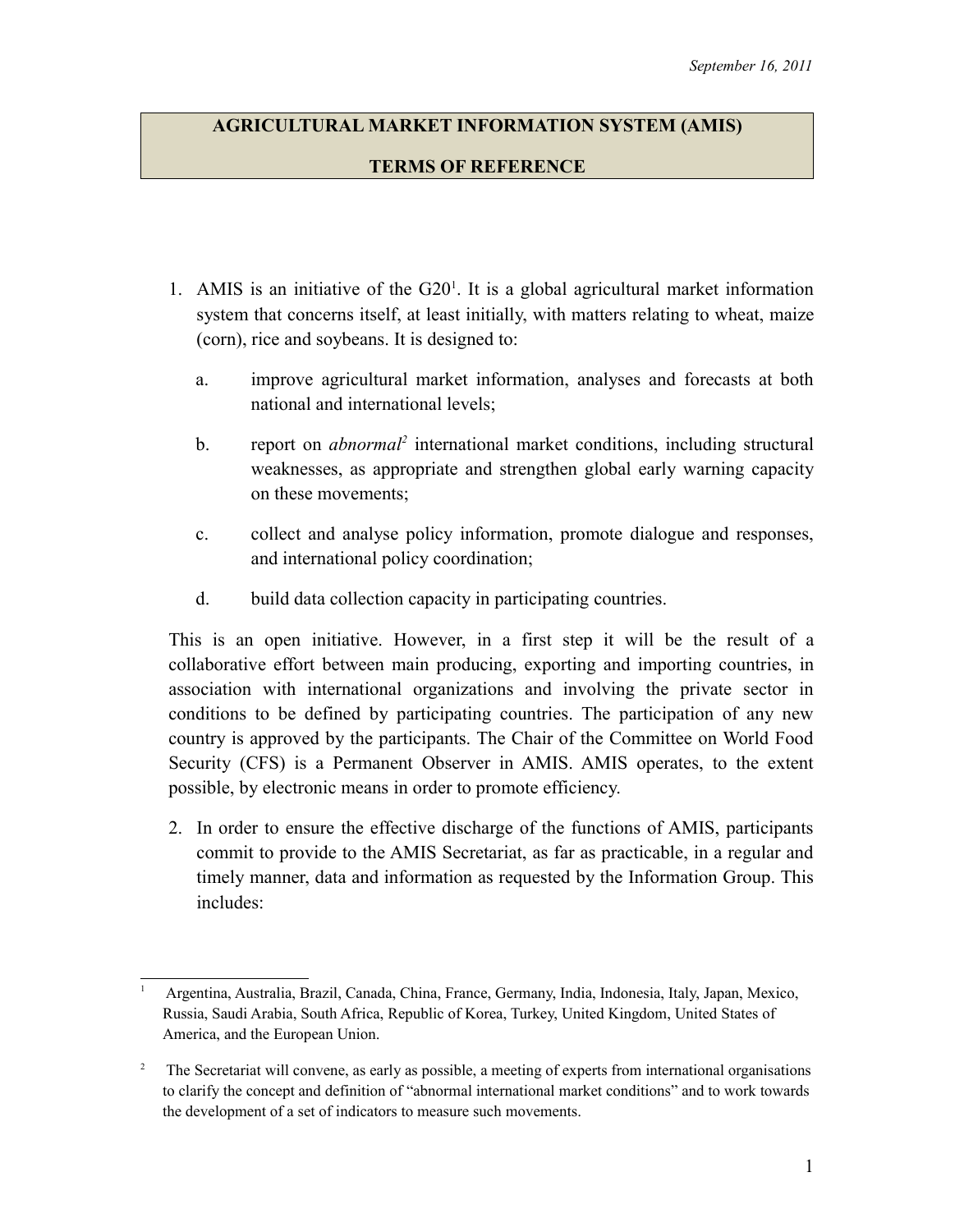- National data and relevant supporting information on production, consumption, import, export, stocks and prices for the selected commodities and information concerning the short-term information outlook;
- Information concerning policy changes likely to impact on the production and trade of the selected commodities;
- Participation in meetings of the information Group and Forum;
- Liaison with the information Group and secretariat in the improvement of statistics and information.
- 3. To carry out its functions, AMIS is composed of:

a) **The Secretariat** The Secretariat is formed by the following international organizations and entities: FAO, IFAD, IFPRI, IGC, WFP, OECD, World Bank, WTO, the UN High Level Task Force (UN-HLTF) a[nd](#page-1-0) UNCTAD<sup>3</sup>. Organizations contributing financial or staff resources to AMIS have a decision-making role with respect to the overall planning and day-to-day implementation of AMIS. Contributions from the International Organizations to the fulfilment of the functions of the Secretariat will reflect those organizations' comparative advantage and expertise. The Secretariat is housed in FAO headquarters in Rome, supports all functions of the Forum and the Information Group of AMIS, and fulfills the following functions:

- i. organizes the meetings of AMIS and prepares documents for the Forum and the Information Group;
- ii. assesses the quality of data provided by participating countries and produces high quality market outlook information products for frequent dissemination;
- iii. assesses capacity development needs in member countries, in coordination with relevant International Organisations, Regional Organisations and supports development of national market information systems; AMIS efforts in capacity building will focus on:

 $\triangleright$  a manual defining best practices and methodologies for agricultural market data collection and analysis;

 $\triangleright$  a series of regional training sessions to enhance data collection capacity and to assist in the development of methodologies for food market outlook; and,

<span id="page-1-0"></span><sup>&</sup>lt;sup>3</sup> To date, FAO, OECD, WFP and World Bank have taken the lead in setting up the Secretariat. Other international organizations have indicated their commitment.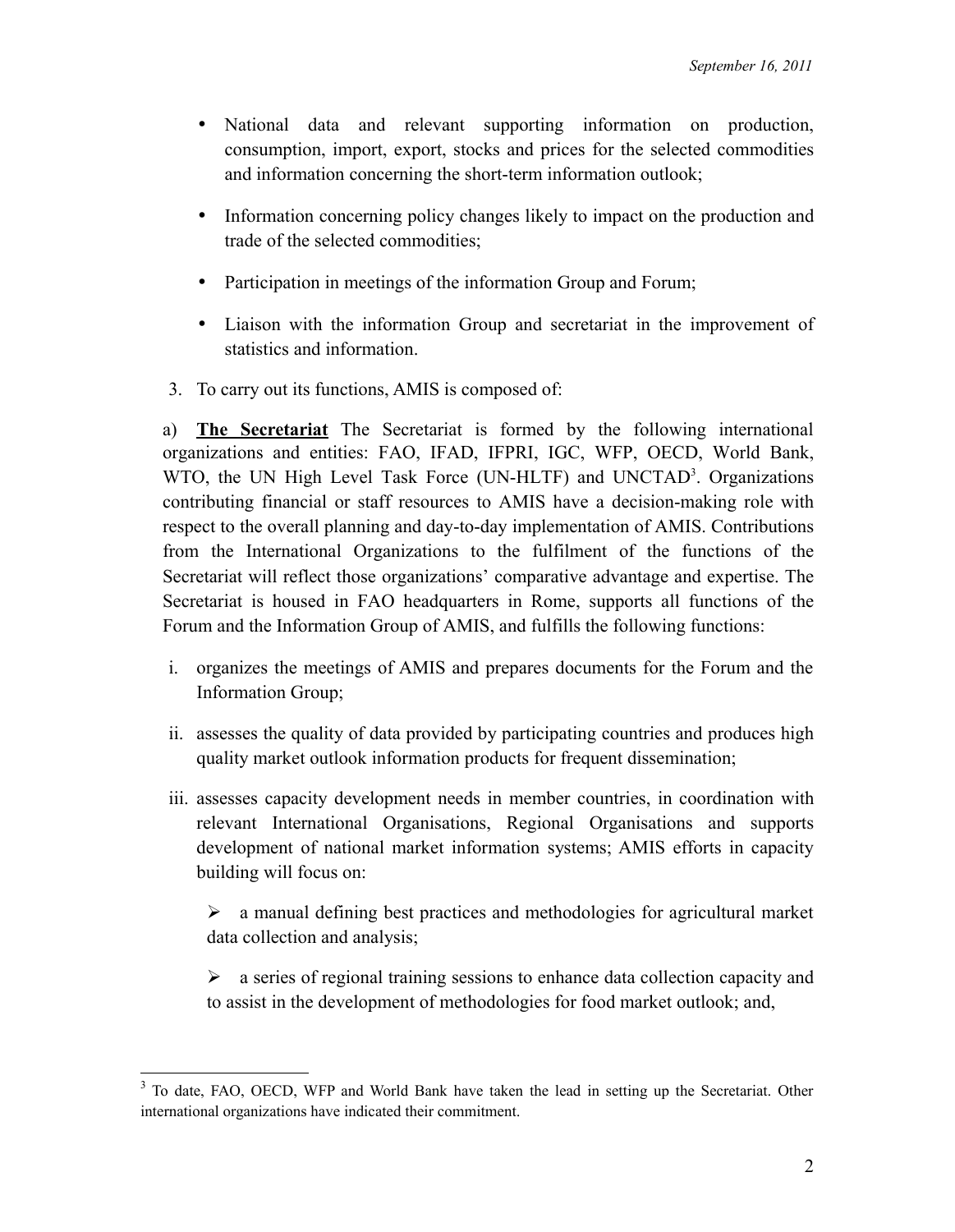$\triangleright$  the identification, design and implementation of special projects, aiming at enhancing data collection, analysis and outlooks.

- iv. ensures liaison and regular information exchange with its members organisations, other international organisations and market monitoring agencies;
- v. develops appropriate methodologies and global indicators in collaboration with the Information Group;
- vi. if warranted, and where there is a particular urgency for policy coordination, draws the attention of the Rapid Response Forum ('Forum'), on the basis of the work described in point i.i. above;
- vii. in collaboration with the Chair, ensures liaison and regular exchange of information with the Secretariat and Bureau of the Committee on World Food Security (CFS);
- viii. receives information on food security assessments in vulnerable countries from national, regional and international early warning systems, including the FAO Global Information and Early Warning System (GIEWS) and the Food Security Analysis Service (VAM) of the WFP;
- ix. issues press communiqués concerning the activities of AMIS, in consultation with the Chair of the Information Group and the Forum;
- x. undertakes such other functions in support of AMIS, as required;
- xi. acquires funds for the operation and activities of AMIS in conformity with the Financial Regulations of FAO and in accordance with the principles set out in the Action Plan; and
- xii. inform the the Information Group and the Forum regarding its main activities and outputs.

b) **The Global Food Market Information Group ('Information Group')** The Information Group consists of technical representatives from countries participating in AMIS. The field of competence of the Information Group covers production, stocks, trade, utilization and prices (including futures prices). Its members fulfill the following functions:

i. provide regular reliable, accurate, timely and comparable data regarding the supply and demand position and its probable short term development, as well as